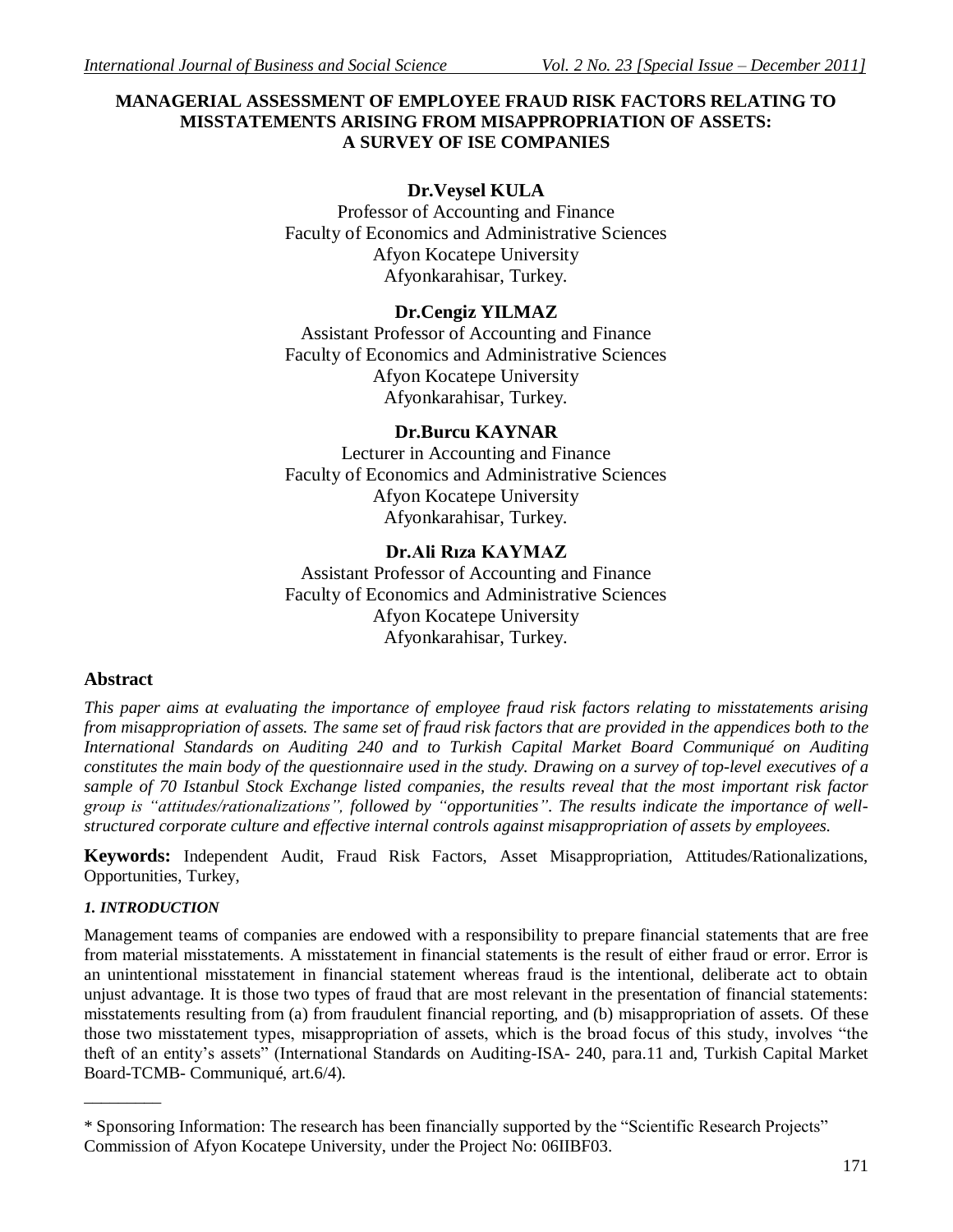Arens, Elder and Beasley (2006:137-138) assert that fraudulent financial reporting is often called management fraud whereas misappropriation of assets is often called as employee fraud. As indicated by ISA 240 and TCMB Communiqué, though in relatively small and immaterial amounts, misappropriation of assets is "often" perpetrated by employees. This study, therefore, is an investigation of the extension of the consequences of agency problem. Agency problem arises as a result of conflict of interest between parties who are bonded together to fulfill a specified target. In our study, the agency problem emerges as the behavior of employees which is not in line with the profit-maximizing goal of company.

In terms of harm to the company earnings, employee asset misappropriation has the least monetary damage. But, as Parekh (2004) states, employee fraud is the most prevalent form of fraud categories and the greatest growth is seen in theft of assets and expense account abuse. Another study (Nesbitt, 2006) results indicated that 91,5 per cent of all fraudulent activities turns out to be asset misappropriation. As a matter of fact, it is not easy to detect fraud given that it is generally concealed. As Cottrell and Albrecht (1994) indicate, employee fraud is a crime that is almost never observed directly. When an employee commits a fraudulent act against his or her employer, there generally is no direct evidence that a crime has been committed; there are only symptoms, "red flags," or indicators of fraud.

Nevertheless, the number of events and conditions that indicate the likelihood of the existence of fraud is numerous. These types of events and conditions are called "fraud risk factors". In several studies such as Wells (2001: 89) and Buckhoff (2002: 64), fraud risk factors are divided into those three groups: opportunity, pressure and rationalization. The regulative bodies adopted the same approach. ISA 240 and the TCMB Communiqué, "the Communiqué Pertaining to the Independent Audit Standards" provide possible fraud risk factors under the same groups. The target of this study, hence, is to assess the importance of employee fraud risk factors relating to misstatements arising from misappropriation of assets by drawing on the opinions of high-level executives of a sample of Istanbul Stock Exchange (ISE) listed companies. The framework of the study is depicted in Figure.1.

### **Insert Figure (1) about here**

Existence of employee fraud might depend on a wide variety of factors such as business environment, financial needs of employees and inefficiencies in managerial control systems. By providing a ranked order of employee fraud risk factors, the results of this study are expected to aid the management teams in taking pre-emptive steps against the employee fraud by discovering and tackling with them. The rest of the paper is set out in the following way. The next section reviews the literature regarding employee fraud risk factors relating to misstatements arising from misappropriation of assets. The third section presents the methodology and the findings of the research. Discussions of the findings and conclusions are in the last section.

## *2. LITERATURE REVIEW*

Though it is claimed that employee crime, including employee theft, has received little attention (Dickens et al., 1989: 332), researchers have long been interested in the topic of employee fraud. Long ago, for example, an article by Seidman (1939) reported that over two hundred million dollars a year was lost to industry through employee frauds. Again on the topic of employee fraud, June 1947 issue of The University of Chicago Law Review discussed a case of an employee of a jewellery manufacturing and jobbing corporation who collected over a period of four years ninety-three forged checks in the sum of \$61,646.22 by simply forging the signatures of the two officers authorized to sign checks. In fact, asset misappropriation by employees can emerge in a variety of ways. Lipman and McGraw (1988) put forward that employee theft comes in the forms of stealing money, goods, services, and information. Nesbitt (2006, 24) indicates that some of the simpler, often unrecognized forms of employee fraud include improper usage of telephone/Internet facilities; giving discounts or free goods to third parties; production of false orders; misappropriation of items such as stationery; and finally submitting false or inflated expense claims.

According to Lissy (1991) some of the most common types of employee fraud and theft are theft of inventory, submission of fictitious expenses, embezzlement of company funds and kickback schemes. As examples of employee fraud, both ISA 240 and TCMB Communiqué provide those same examples: (a) embezzling receipts, (b) stealing physical assets or intellectual property, (c) causing an entity to pay for goods and services not received, and (d) using an entity's assets for personal use. The studies on the topic reveal astonishing figures on the extent of asset misappropriation by employees.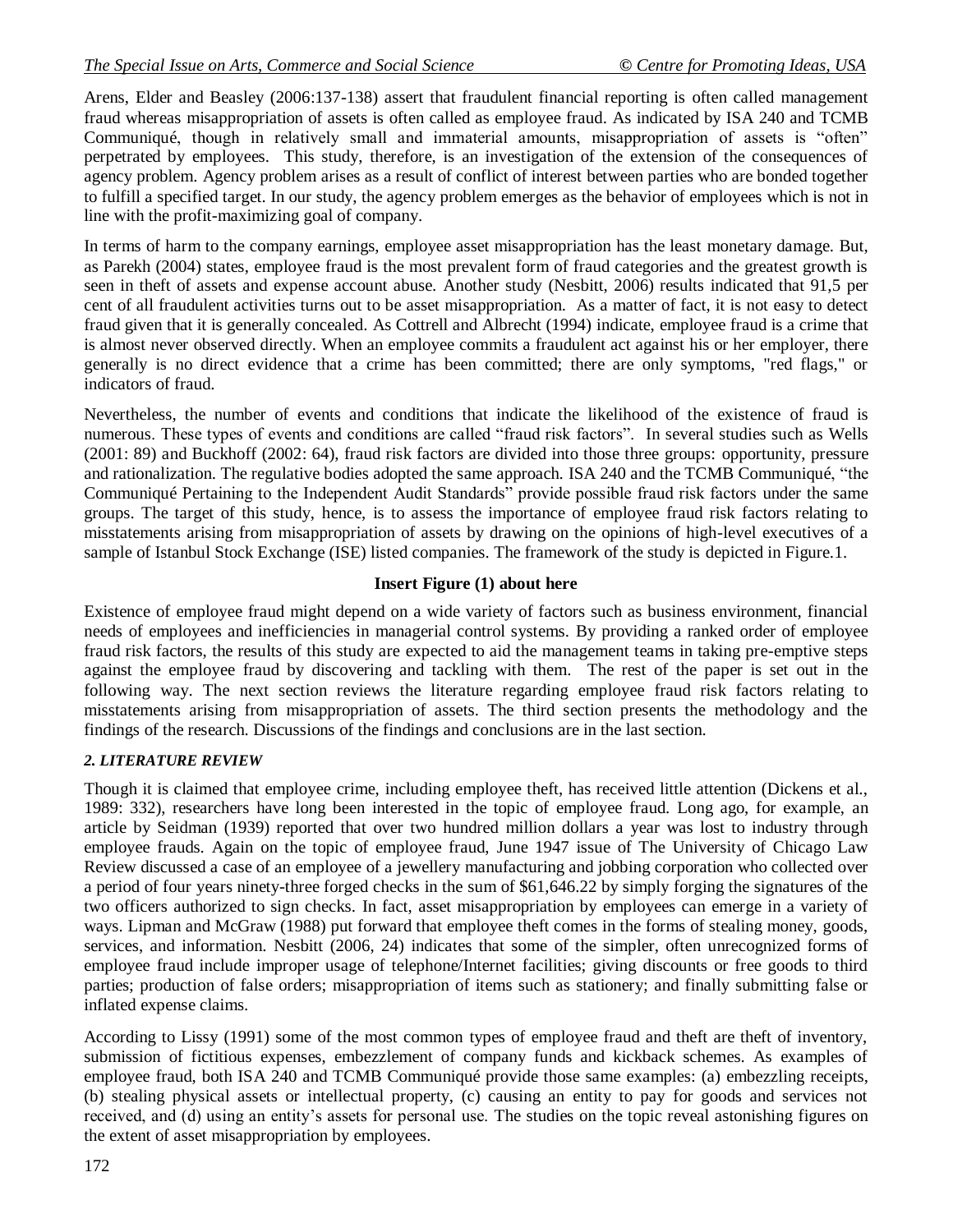For example, a study analyzing 209 cases of fraud reported in the UK in 2003, found that whether a person is young or old, anyone with a motive can commit fraud (Business & Environment, 2004). Another study in 1980s of 12.000 employees at work indicated that an astonishing one-third of employees actually had stolen money or merchandise on the job (Wells, 2001:89). Employee fraud costs the UK £40m and some 1.500 employee fraudsters are dismissed each year (Nesbitt, 2006: 24). As reported in Bloomberg Businessweek (Anonymous, 2009), a survey of more than 125,000 employees in 75 countries over 2008 and 2009 uncovered startling trends in terms of a 20% increase in observations of employee misconduct from the first to the second half of 2008; a 5% decline in frontline employee perceptions of senior management's commitment to integrity and an increase in the number of disengaged employees from one in ten to one in five, causing declines in companywide productivity of up to 5%. As indicated by Parekh (2004), among 450 organizations that responded to a survey conducted in 2003, 75% reported being victim to incidents of fraud within their organization in the previous year-up from 62%. Similarly, Lipman and McGraw (1988) reported that in 1984 bank employees in the USA stole \$382 million, nine times more than bank robbers stole.

According to the authors, estimates of the cost of internal theft of all kinds in the USA range up to \$40 billion a year. Fraud and abuse cost the U.S. economy \$9 per day per employee (Zeune, 2000). Six percent of a typical U.S. company's annual revenues are lost to workplace theft and fraud, according to a July 2004 report by the Austin, Texas-based Association of Certified Fraud Examiners, a 30,000-member group dedicated to combating fraud and white-collar crime (Parekh, 2004). As indicated by Cottrell and Albrecht (1994), employee fraud does not leave detectable physical evidences and it is difficult to detect them since there are no readily clear symptoms. Anyhow, Cottrell and Albrecht (1994) categorized symptoms of employee fraud under those six headings: (1) accounting irregularities, (2) internal control weaknesses, (3) analytical anomalities, (4) lifestyle changes, and (6) tips or complaints. Haugen and Selin (1999, 341-344) reports poor internal controls, poor personnel policies and practices, poor examples of honesty at the top levels of an organization, revenge, overwhelming personal debt, and substance abuse as indicators of fraud. Indicating that employers are teaching their employees to steal, Zeune (2000) listed some fraud risk factors as follows: employees who are being downsized, who are bored and may steal for excitement, who make an honest mistake, who discover a hole in internal controls, who are under personal stress such as urgent cash needs, whose financial problems suddenly disappear, who are addicted and who thrives to be number one and who are thrill seekers.

As the literature review confirms, there are several sets of risk factors. Moreover, both the Appendix 1 to the ISA 240 and the Appendix 3 to the TCMB Communiqué provide the same set of risk factors under the same three subgroups: (a) incentives/pressures, (b) opportunities, and (c) attitudes/rationalizations. This study will use these risk factor groups details of which will be provided in the next session. When it comes to the investigation of the case in Turkey, unfortunately there are just a limited number of studies on asset misappropriation. The literature review reveals that the topic seems to be handled in academic circles only in recent years. Of these studies, Ozbirecikli and Suslu (2005) and Kiraci (2004) discussed the issues of fraud risk and misappropriation of assets from a theoretical perspective. In their survey study, Kula, Kaynar and Köylü (2006), drawing on a survey on 36 auditors from 12 audit companies, found that attitudes/rationalizations risk factor group is perceived as the most important risk factor group pertaining to asset misappropriation. The authors proposed the strong company culture as a prerequisite in preventing asset misappropriation.

### *3. RESEARCH METHODOLOGY AND SURVEY RESULTS*

### **3.1. Survey Instrument**

Based on the opinions of top-level executive managers obtained by a survey of manufacturing companies listed on Istanbul Stock Exchange (ISE), this study aims to reveal the importance ranking order, as perceived by the surveyed managers, of "employee fraud risk factors relating to misstatements arising from misappropriation of assets". To obtain adequate quantitative information on the perceived ranked order of fraud risk factors, a survey questionnaire was constructed drawing upon the Appendix 1 to ISA 240 and Appendix 3 to the TCMB Communiqué. As the literature review confirms, there are several sets of risk factors. This study will use the risk factor examples that are reported both on the Appendix 1 to the ISA 240 and on the Appendix 3 to the TCMB Communiqué. The risk factor examples provided by the Appendix 3 to the TCMB Communiqué are the exact and verbatim translation of the risk factor examples in the Appendix 1 to ISA 240. The illustrative risk factors presented in both appendices are subdivided into three main groups: an incentive or pressure to commit fraud; a perceived opportunity to commit fraud; and an ability to rationalize the fraudulent action.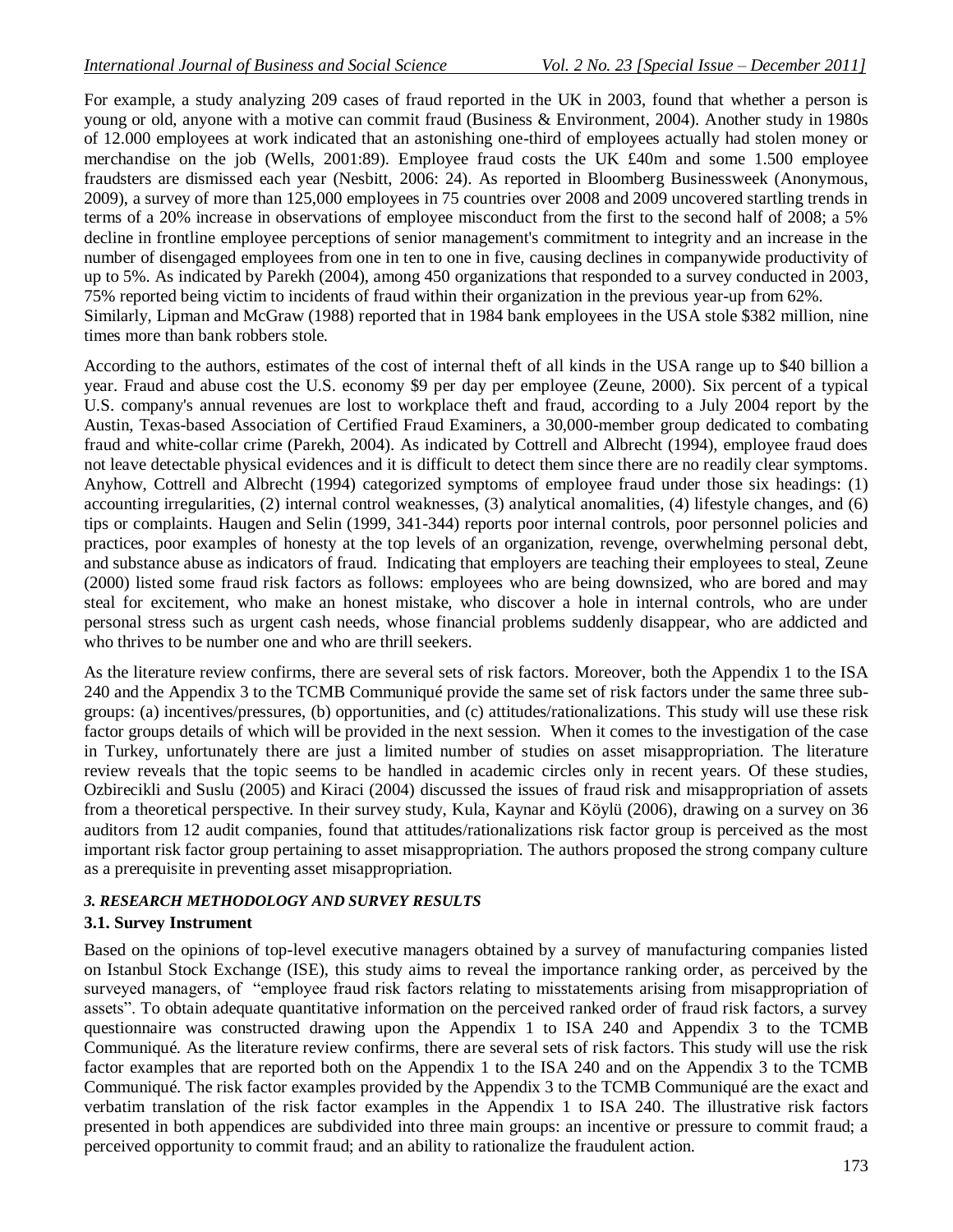Table.1 provides the list of illustrative risk factors in exact order as provided in both appendices.

### **Insert Table (1) about here**

In fact, the risk factors in both appendices are not all-inclusive, they are just examples. As stated in the Appendix 1 to ISA 240, not all of the examples provided in the appendix are relevant in all circumstances, and some may be of greater or lesser significance in different entities. As further stated in ISA 240 (Paragraph 50), the significance of fraud risk factors varies widely and the risk factors cannot easily be ranked in order of importance. Similarly, the Appendix 3 to the TCMB Communiqué reports the way the exemplary risk factors represented in the communiqué is not intended to indicate their level of significance and likelihood of their occurrence frequency. Hence, this study is an attempt to provide a ranking order, as perceived by the top level executive managers of ISE listed manufacturing companies, of the illustrative risk factors presented both in ISA 240 and TCMB Communiqué. The questionnaire consisted of all fraud risk factors in the same order as they appeared in both appendices. Questions were designed to measure managers' perceptions of the importance of each risk factor in terms of indicating the likelihood of employee fraud using five-point Likert-scales, i.e. 1=not important, 5=very important.

## **3.2. Sampling Frame and Sample Characteristics**

The survey was conducted on the top-level executive managers of a sample of the manufacturing companies listed on the ISE. Only manufacturing companies were included in the sampling frame in order to ensure the consistency of the sample. A self-administered mail questionnaire was used to reach the sample firms located nationwide at low cost. The addresses of the companies listed on the ISE were retrieved on www.imkb.gov.tr and survey forms were posted to all 252 manufacturing companies on the ISE list, excluding service companies. Each questionnaire was addressed to the general manager of company, requesting him/her either to fill the questionnaire or to forward it to any other appropriate top-level manager of his/her choice. Questionnaire forms were received by 245 of 252 companies. 70 of the 245 companies completed and sent back the survey forms in return envelopes. The overall response rate was thus 28.6 per cent (70/245). Of the 70 respondents, 11 work as general manager, 16 as vice general manager, and 43 as senior executives.

# **3.3. Survey Results**

Descriptive statistics values are computed for three factor groups and for each fraud risk factor covered by the questionnaire. As for the risk factor groups, as seen from Table.2, the risk factor group of "attitudes/rationalizations" has the highest mean value (3,92). The risk factor group of "opportunities" has a slightly lower mean value of 3,83. "Incentives/Pressures" is the risk factor group that has the lowest mean value  $(3,14)$ .

## **Insert Table (2) about here**

The comparative capacity of three risk factor groups in terms of their perceived potential to indicate the likelihood of the existence of fraud is illustrated in Figure.2, with a larger size meaning greater capacity.

## **Insert Figure (2) about here**

The fact that "attitudes/rationalizations" risk factor group is evaluated as the most important risk factor group underlines the role of corporate culture in preventing fraudulent activities. In fact, an uncompromising approach toward asset protection in a company's business manner, policies, and daily transactions has considerable effect on behaviors of all employees. "Attitudes/Rationalizations" risk factor group seems to have a spill-over effect on the "opportunities" risk factor group in a sense that a type of organizational climate with tough emphasis on asset protection could be expected to prevent the emergence of asset misappropriation-leading opportunities.

The perceived importance of employee fraud risk factors, not as a group but on an individual basis this time, as indicators of misstatements arising from misappropriation of assets is reported in the following Table.3.

### **Insert Table (3) about here**

As Table.3 presents, the risk factor perceived as the most important in indicating misappropriation of assets by employees is "an inadequate system of authorization and approval of transactions (mean 4,47). The other following highly important risk factors are "tolerance of petty theft" (mean 4,41), "inadequate record keeping with respect to assets" (mean 4,37), "lack of complete and timely reconciliations of assets" (mean 4,17), and "disregard for internal control over misappropriation of assets by overriding existing controls or by failing to correct known internal control deficiencies" (mean 4,16).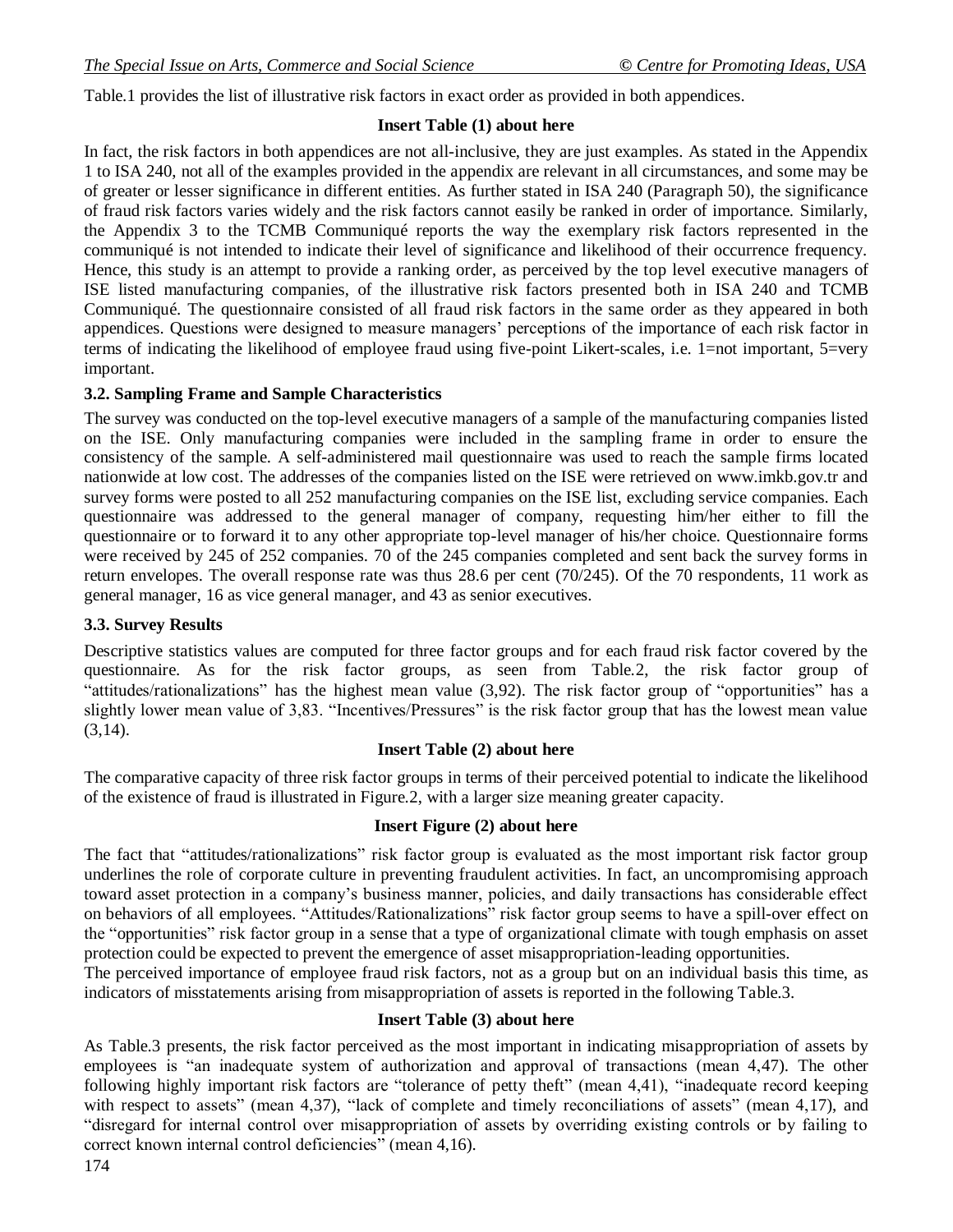A striking finding of the study is the perceived potential harmful effects of computerized automation in resulting in misappropriation of assets. It is well recognized that inescapable increasing automation generates effectiveness in carrying out company transactions. But, "inadequate access controls over automated records, including controls over and review of computer systems event logs" (mean 3,99) and "inadequate management understanding of information technology, which enables information technology employees to perpetrate a misappropriation" (mean 3,76) are among the asset misappropriation leading risk factors. Surprisingly, factors that are perceived to have least the harmful potential of provoking employees to misappropriate assets are the factors that are specifically related to employee behaviors. In that regard, "recent or anticipated changes to employee compensation or benefit plans" (mean 2,81) is the least important risk factor. Other relatively less important factors which are all relevant to employee behaviors are "lack of mandatory vacations for employees performing key control functions" (mean 3,14), and "promotions, compensation, or other rewards inconsistent with expectations" (mean 3,16).

#### *4. CONCLUSIONS AND DISCUSSIONS*

This study has made an attempt to investigate the importance of fraud risk factors related to asset misappropriation. The same set of fraud risk factors presented in the appendices both to ISA 240 and TCMB Communiqué constituted the framework of the questionnaire used in the survey. Based on the evidence from a sample of 70 manufacturing companies listed on ISE, the highest ranked employee fraud risk factor group with the highest mean value was found to be "attitudes/rationalization" risk factor group. Based on the mean values, the second important risk factor group was "opportunities". The lowest ranked group turned out to be "pressures/incentives" group. The study has also attempted to provide the ranked order of the individual fraud risk factors. The highest and the lowest ranked employee fraud risk factors together with their factor groups are provided in Table.4. As clear from the top part of the Table, the highest ranked individual risk factors are all from the "attitudes/rationalizations" and "opportunities" risk factor groups. There is not any factor from the "incentives/pressures" risk factor group at the top part of the Table.4. The bottom part of the table presents the risk factors with the lowest mean values. Four factors constituting "incentives/pressures" group are all placed towards the bottom of the list.

### **Insert Table (4) about here**

The combined prominence of "attitudes/rationalizations" and "opportunities" risk factors reflects the crucial importance of a well-structured corporate culture and internal controls in preventing abuse of assets. An "attitudes/rationalization" factor of "tolerance of petty theft" is a succinctly stated factor referring to a problemladen corporate culture. Moreover, the adjective of "inadequate", which is the starting word of almost all factor statement at the top of the Table.4, points to the problems in the internal control systems. Included in the ineffective control system is the "inadequate access controls over automated records, including controls over and review of computer systems event logs", too.These results imply a confirmation to the assertions by Parekh (2004) that managerial tools against fraud are organization's internal controls, and computer controls. Buckhoff (2002: 64-65) offers those four procedures to strengthen the internal control system in preventing the employee fraud: proper authorization and segregation of duties, adequate documents and records, physical safeguards and independent checks of activities of employees by others. Computer fraud, specifically, presents an ever-changing landscape of opportunity for manipulation, especially for the unhappy but trusted employee with knowledge of computer technology. A problem facing most organizations is that computer knowledge is also required for the investigation and prosecution of computer fraud (Haugen and Selin, 1999: 342).

Similarly, support is provided to the claim by Bloomberg Businessweek (Anonymous, 2009) that when employees perceive a weak ethical culture, misconduct significantly rises. The key to corporate integrity and reduced misconduct is, as stated by Bloomberg Businessweek (2009), is "organizational justice", or the belief among employees that the company will not tolerate unethical behavior and that management will respond quickly and consistently to unethical behavior when it occurs. Additionally, as suggested by Business  $\&$ Environment (2004) businesses train employees on company policy and procedures, especially codes of conduct and whistleblowing policies as well as urging companies to take action to implement effective controls. The "pressure/incentive" risk factors are all perceived as the least important risk factors. This result is in contradiction with a line of approach indicating, as reported by Parekh (2004), that employees commit fraudulent acts because of pressure to perform or because of economic pressures. The surveyed companies in the study, in fact, are all listed in ISE.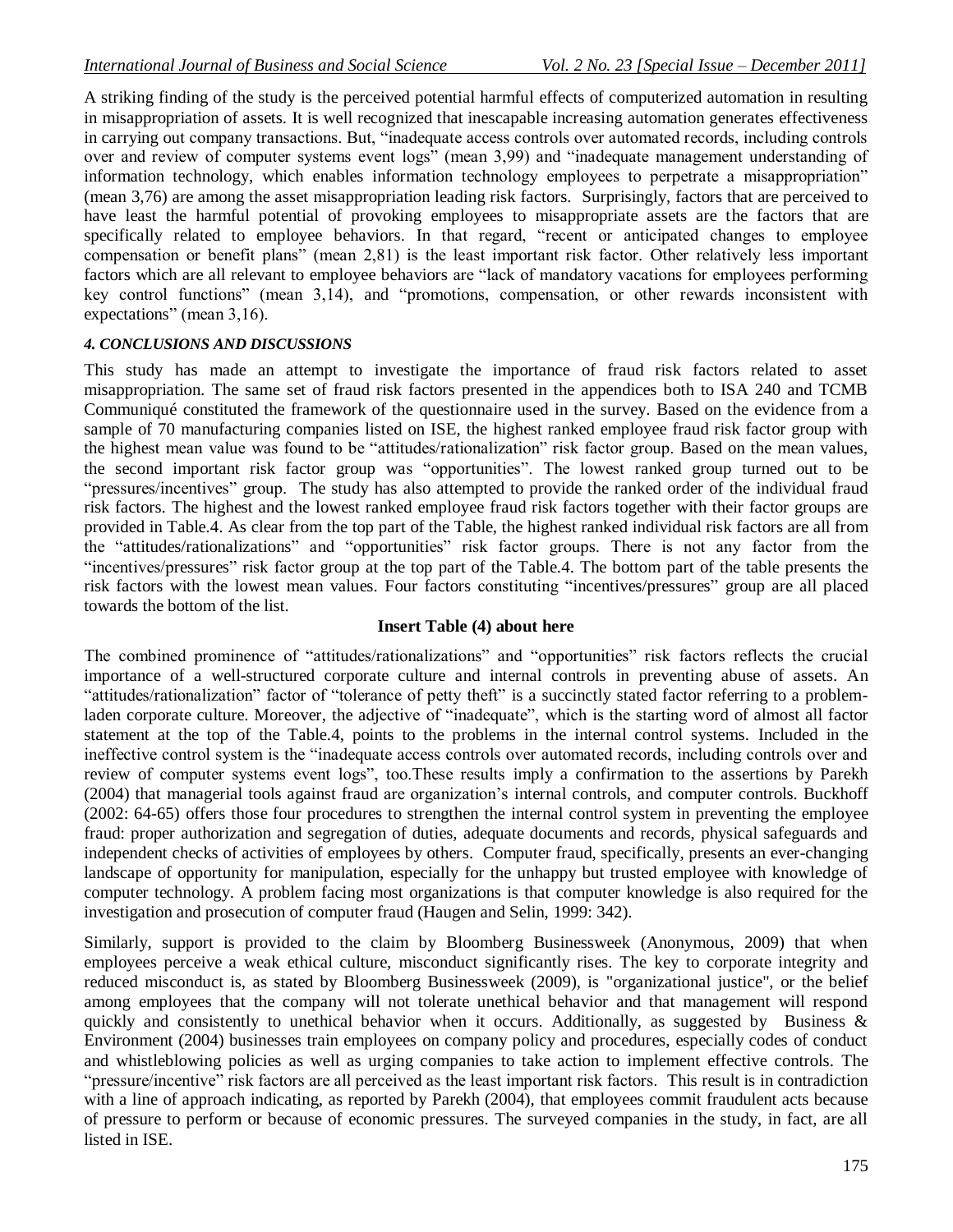They typically represent a segment of companies that provide comparatively higher standards in Turkey in terms of working conditions and wage levels. Therefore, the "pressure/incentives" risk factors could be evaluated as more important for typical, non-listed companies that fail in providing their employees better monetary standards.The study has presented an exploratory research on the importance of employee fraud risk factors as indicators of fraud. To improve the understanding of the fraud risk factors, further research has to focus on a comparative survey that will take into account varying cultural and internal control characteristics. That would prove valuable in furthering our understanding of key cultural and control elements that have impact on fraudulent acts.

### *REFERENCES*

Anonymous. (1947). Negotiable instruments. Forgery. Bank liable for fraud of depositor's employee, The University of Chicago Law Review, Vol. 14, No. 4, 705-709.

Anonymous. (2004). Steps to reduce employee fraud, Business & Environment, p.15.

Anonymous, (2009), Employee fraud and misconduct, Bloomberg Businessweek:

[http://www.businessweek.com/managing/content/jun2009/ca20090612\\_156983.htm](http://www.businessweek.com/managing/content/jun2009/ca20090612_156983.htm) (June 12, 2009).

Arens, A. A., Elder, R. J., & Beasley, M. S. (2006). Auditing and assurance services: an integrated approach. (11<sup>th</sup> edition). Pearson Printice Hall. (pp.799).

Buckhoff, A.T. (2002). Preventing employee frauds by minimizing opportunity. The CPA Journal, 64-65.

Cottrell D.M., & Albrecht W.S. (1994). Recognizing the symptoms of employee fraud, Healthcare Financial Management: Journal Of The Healthcare Financial Management Association, 0735-0732, Vol. 48, Issue 5

Dickens, W. T., Lawrence, F. K., Kevin, L., & Lawrence H. S. (1989). Employee crime and the monitoring puzzle. Journal of Labor Economics, Vol. 7, No. 3, 331-347.

Haugen, S., & Selin J. R. (1999). Identifying and controlling computer crime and employee fraud, Industrial Management & Data Systems, 99/8, 340-344.

Kiraci, M. (2004). Denetim sürecine etkileri bakımından hile riski değerlemesi. Muhasebe Bilim ve Dünya Dergisi, Cilt:6, Sayı: 4.

Kula, V., Kaynar, B., & Köylü K.M. (2006). Varlıkların kötüye kullanımı sonucu doğuran risk faktörlerinin bağımsız denetçilerce değerlemesi. MÖDAV, Cilt:8, Sayı:4.

Lipman, M.,& McGraw, W. R. (1988). Employee theft: a \$40 billion industry. Annals of the American Academy of Political and Social Science, The Private Security Industry: Issues and Trends, Vol. 498, 51-59.

Lissy, W. (1947). Combating employee fraud and theft, Supervision, 00395854, May91, Vol. 52, Issue 5.

Nesbitt, F. (2006). Employee fraud, Credit Supplement, 24.

Ozbirecikli, M., & Süslü C. (2005). Bağımsız denetim firmalarının yolsuzluk riski faktörlerini değerleme uygulamaları ve türkiyedeki bağımsız denetim firmaları üzerine karşılaştırmalı bir araştırma- 1. Muhasebe ve Finansman Dergisi, Sayı:27.

Parekh, R. (2004). Fraud by employees on the rise, survey finds. Business Insurance, 00076864, Vol. 38, Issue 37.

Seidman, J. S. (1939). Catching up with employee frauds, The Accounting Review, Vol. 14, No. 4, Part I, 415-424.

Wells, J.T. (2001). Why employees commit fraud. Journal of Accountancy, February, 89-91.

Zeune, G. D. (2000). Are you teaching your employees to steal?, Strategic Finance, 1524833X, Vol. 82, Issue 2.

#### **Figure.1: Classification of Fraud Risk Factors**

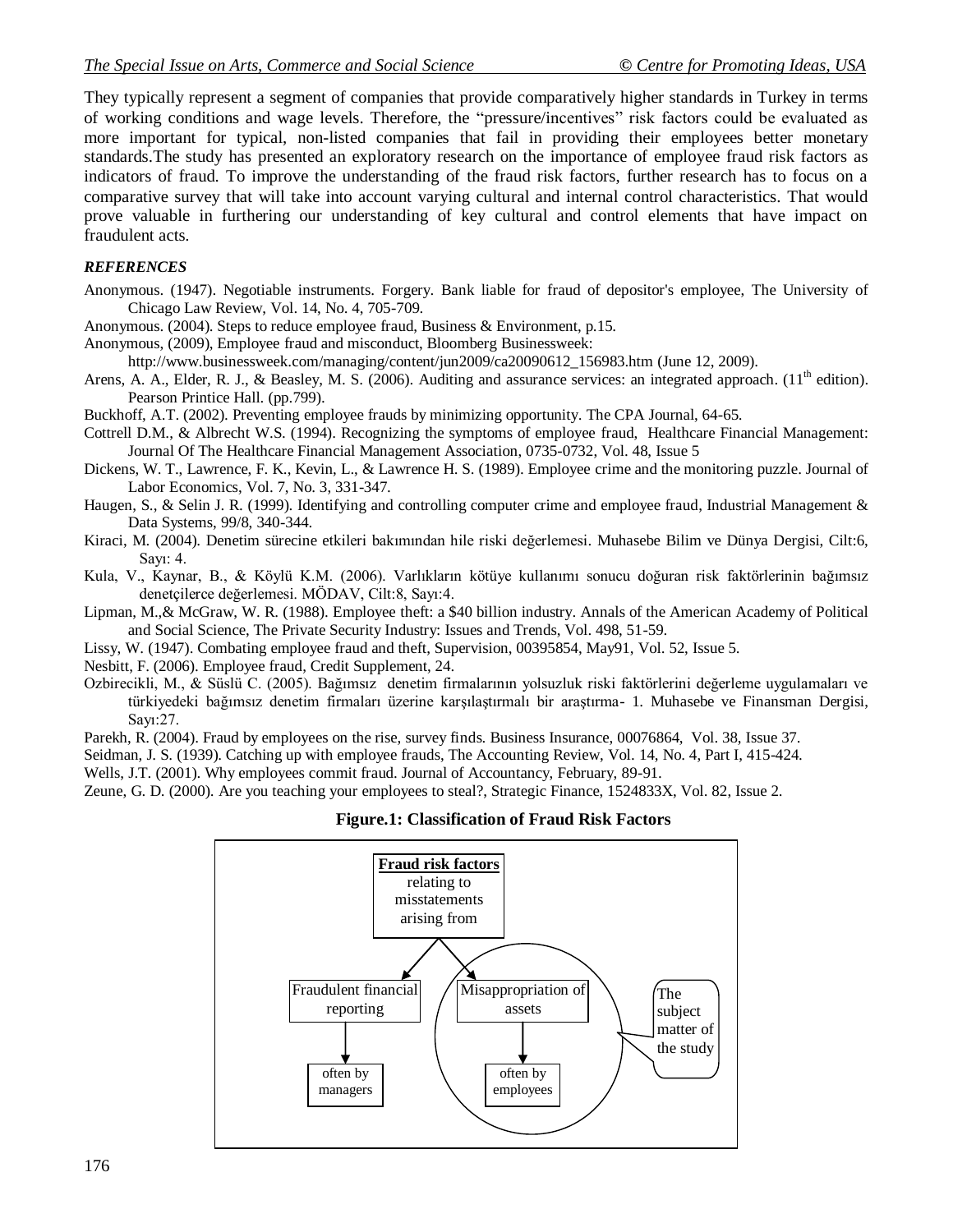**Figure.2: Employee Fraud Risk Factor Groups** 



# **Table.1: Fraud Risk Factors Relating to Misstatements Arising From Misappropriation of Assets**

| (a) Incentives/Pressures                                                                                        |  |  |  |  |
|-----------------------------------------------------------------------------------------------------------------|--|--|--|--|
| Personal financial obligations may create pressure on management or employees with access to cash or other      |  |  |  |  |
| assets susceptible to theft to misappropriate those assets.                                                     |  |  |  |  |
| Known or anticipated future employee layoffs.                                                                   |  |  |  |  |
| Recent or anticipated changes to employee compensation or benefit plans.                                        |  |  |  |  |
| Promotions, compensation, or other rewards inconsistent with expectations.                                      |  |  |  |  |
| (b) Opportunities                                                                                               |  |  |  |  |
| Large amounts of cash on hand or processed.                                                                     |  |  |  |  |
| Inventory items that are small in size, of high value, or in high demand.                                       |  |  |  |  |
| Easily convertible assets, such as bearer bonds, diamonds, or computer chips.                                   |  |  |  |  |
| Fixed assets which are small in size, marketable, or lacking observable identification of ownership.            |  |  |  |  |
| Inadequate segregation of duties or independent checks.                                                         |  |  |  |  |
| Inadequate oversight of senior management expenditures, such as travel and other re-imbursements.               |  |  |  |  |
| Inadequate management oversight of employees responsible for assets, for example, inadequate supervision        |  |  |  |  |
| or monitoring of remote locations.                                                                              |  |  |  |  |
| Inadequate job applicant screening of employees with access to assets.                                          |  |  |  |  |
| Inadequate record keeping with respect to assets.                                                               |  |  |  |  |
| Inadequate system of authorization and approval of transactions (for example, in purchasing).                   |  |  |  |  |
| Inadequate physical safeguards over cash, investments, inventory, or fixed assets.                              |  |  |  |  |
| Lack of complete and timely reconciliations of assets.                                                          |  |  |  |  |
| Lack of timely and appropriate documentation of transactions, for example, credits for merchandise returns.     |  |  |  |  |
| Lack of mandatory vacations for employees performing key control functions.                                     |  |  |  |  |
| Inadequate management understanding of information technology, which enables information technology             |  |  |  |  |
| employees to perpetrate a misappropriation.                                                                     |  |  |  |  |
| Inadequate access controls over automated records, including controls over and review of computer systems       |  |  |  |  |
| event logs.                                                                                                     |  |  |  |  |
| (c) Attitudes/Rationalizations                                                                                  |  |  |  |  |
| Disregard for the need for monitoring or reducing risks related to misappropriations of assets.                 |  |  |  |  |
| Disregard for internal control over misappropriation of assets by overriding existing controls or by failing to |  |  |  |  |
| correct known internal control deficiencies.                                                                    |  |  |  |  |
| Behavior indicating displeasure or dissatisfaction with the entity or its treatment of the employee.            |  |  |  |  |
| Changes in behavior or lifestyle that may indicate assets have been misappropriated.                            |  |  |  |  |
| Tolerance of petty theft.                                                                                       |  |  |  |  |

Source: Appendix 1 to IS 240 and Appendix 3 to TCMB Communiqué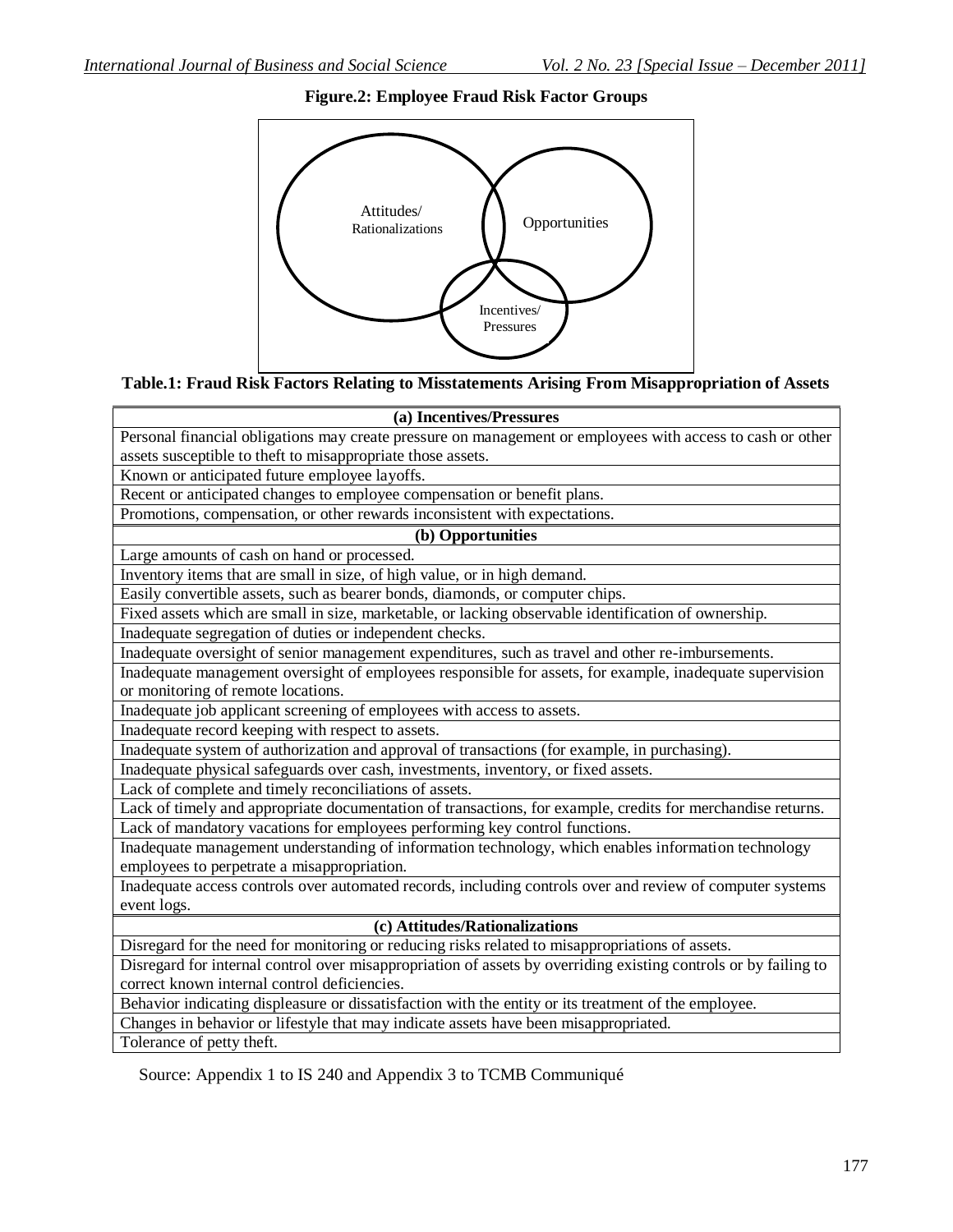| <b>Employee Fraud Risk Factor Groups as Indicators of  </b><br>Misstatements Arising From Misappropriation of Assets |      | Median |      | Mean   Std. Deviation |
|----------------------------------------------------------------------------------------------------------------------|------|--------|------|-----------------------|
| Attitudes/Rationalizations                                                                                           | 3.81 | 4.00   | 3.92 | .79155                |
| Opportunities                                                                                                        | 3,80 | 3.84   | 3,83 | ,56593                |
| Incentives/Pressures                                                                                                 | 3,00 | 3,00   | 3.14 | .91046                |

# **Table.2: The Ranked Order of Employee Fraud Risk Factor Groups**

The mean is the average on a scale of 1=not important, 5=very important

## **Table.3: The Ranked Order of Employee Fraud Risk Factors**

| Employe Fraud Risk Factors as Indicators of Misstatements Arising From<br>Misappropriation of Assets                                                                         |      | Mean | Std.<br><b>Deviation</b> |
|------------------------------------------------------------------------------------------------------------------------------------------------------------------------------|------|------|--------------------------|
| Inadequate system of authorization and approval of transactions (for example,<br>in purchasing).                                                                             | 5,00 | 4,47 | ,73665                   |
| Tolerance of petty theft.                                                                                                                                                    | 5,00 | 4,41 | 1,05628                  |
| Inadequate record keeping with respect to assets.                                                                                                                            | 5,00 | 4,37 | ,90364                   |
| Lack of complete and timely reconciliations of assets.                                                                                                                       | 4,00 | 4,17 | ,85077                   |
| Disregard for internal control over misappropriation of assets by overriding<br>existing controls or by failing to correct known internal control deficiencies.              | 4,00 | 4,16 | ,98739                   |
| Inadequate segregation of duties or independent checks.                                                                                                                      | 4,00 | 4,06 | ,96137                   |
| Inadequate management oversight of employees responsible for assets, for<br>example, inadequate supervision or monitoring of remote locations.                               | 4,00 | 4,00 | ,88465                   |
| Lack of timely and appropriate documentation of transactions, for<br>example, credits for merchandise returns.                                                               | 4,00 | 4,00 | ,91683                   |
| Disregard for the need for monitoring or reducing risks related to<br>misappropriations of assets.                                                                           | 4,00 | 3,99 | ,90878                   |
| Inadequate access controls over automated records, including controls over<br>and review of computer systems event logs.                                                     | 4,00 | 3,89 | ,89350                   |
| Inadequate physical safeguards over cash, investments, inventory, or fixed<br>assets.                                                                                        | 4,00 | 3,84 | 1,03049                  |
| Inadequate job applicant screening of employees with access to assets.                                                                                                       | 4,00 | 3,81 | ,88944                   |
| Changes in behavior or lifestyle that may indicate assets have been<br>misappropriated.                                                                                      | 4,00 | 3,76 | 1,01347                  |
| Inadequate management understanding of information technology, which<br>enables information technology employees to perpetrate a misappropriation.                           |      | 3,76 | ,93925                   |
| Fixed assets which are small in size, marketable, or lacking observable<br>identification of ownership.                                                                      | 4,00 | 3,64 | 1,25150                  |
| Large amounts of cash on hand or processed.                                                                                                                                  | 4,00 | 3,63 | 1,28730                  |
| Inventory items that are small in size, of high value, or in high demand.                                                                                                    | 4,00 | 3,60 | 1,17214                  |
| Easily convertible assets, such as bearer bonds, diamonds, or computer chips.                                                                                                | 4,00 | 3,56 | 1,29252                  |
| Personal financial obligations may create pressure on management or<br>employees with access to cash or other assets susceptible to theft to<br>misappropriate those assets. | 3,00 | 3,40 | 1,06866                  |
| Inadequate oversight of senior management expenditures, such as travel and<br>other re-imbursements.                                                                         | 3,00 | 3,31 | ,98603                   |
| Behavior indicating displeasure or dissatisfaction with the entity or its<br>treatment of the employee.                                                                      |      | 3,29 | 1,02353                  |
| Known or anticipated future employee layoffs.                                                                                                                                |      | 3,20 | 1,08481                  |
| Promotions, compensation, or other rewards inconsistent with expectations.                                                                                                   |      | 3,16 | 1,11167                  |
| Lack of mandatory vacations for employees performing key control functions.                                                                                                  |      | 3,14 | 1,06711                  |
| Recent or anticipated changes to employee compensation or benefit plans.                                                                                                     | 3,00 | 2,81 | 1,14579                  |

The mean is the average on a scale of 1=not important, 5=very important